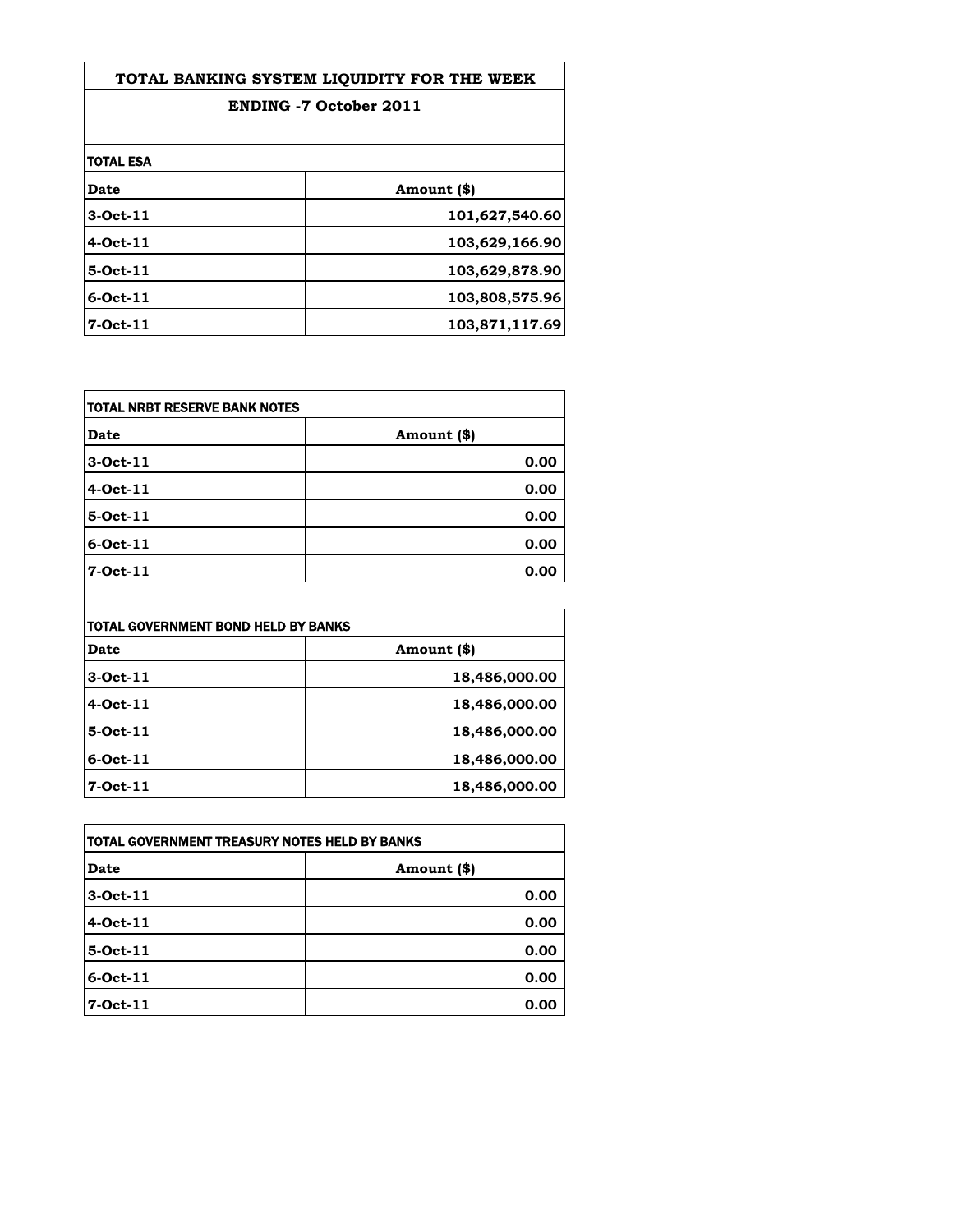| TOTAL BANKING SYSTEM LIQUIDITY FOR THE WEEK |                                |
|---------------------------------------------|--------------------------------|
|                                             | <b>ENDING -14 October 2011</b> |
|                                             |                                |
| itotal ESA                                  |                                |
| Date                                        | Amount (\$)                    |
| 10-Oct-11                                   | 104,463,045.91                 |
| 11-Oct-11                                   | 102,814,214.69                 |
| 12-Oct-11                                   | 108,460,938.09                 |
| 13-Oct-11                                   | 106,348,567.48                 |
| 14-Oct-11                                   | 106,346,939.85                 |

| TOTAL NRBT RESERVE BANK NOTES |             |
|-------------------------------|-------------|
| <b>Date</b>                   | Amount (\$) |
| 10-Oct-11                     | 0.00        |
| 11-Oct-11                     | 0.00        |
| 12-Oct-11                     | 0.00        |
| 13-Oct-11                     | 0.00        |
| 14-Oct-11                     | 0.00        |

| ITOTAL GOVERNMENT BOND HELD BY BANKS |               |
|--------------------------------------|---------------|
| Date                                 | Amount (\$)   |
| 10-Oct-11                            | 18,486,000.00 |
| 11-Oct-11                            | 18,486,000.00 |
| 12-Oct-11                            | 18,486,000.00 |
| 13-Oct-11                            | 18,486,000.00 |
| 14-Oct-11                            | 18,486,000.00 |

| TOTAL GOVERNMENT TREASURY NOTES HELD BY BANKS |             |
|-----------------------------------------------|-------------|
| Date                                          | Amount (\$) |
| 10-Oct-11                                     | 0.00        |
| 11-Oct-11                                     | 0.00        |
| 12-Oct-11                                     | 0.00        |
| 13-Oct-11                                     | 0.00        |
| 14-Oct-11                                     | 0.00        |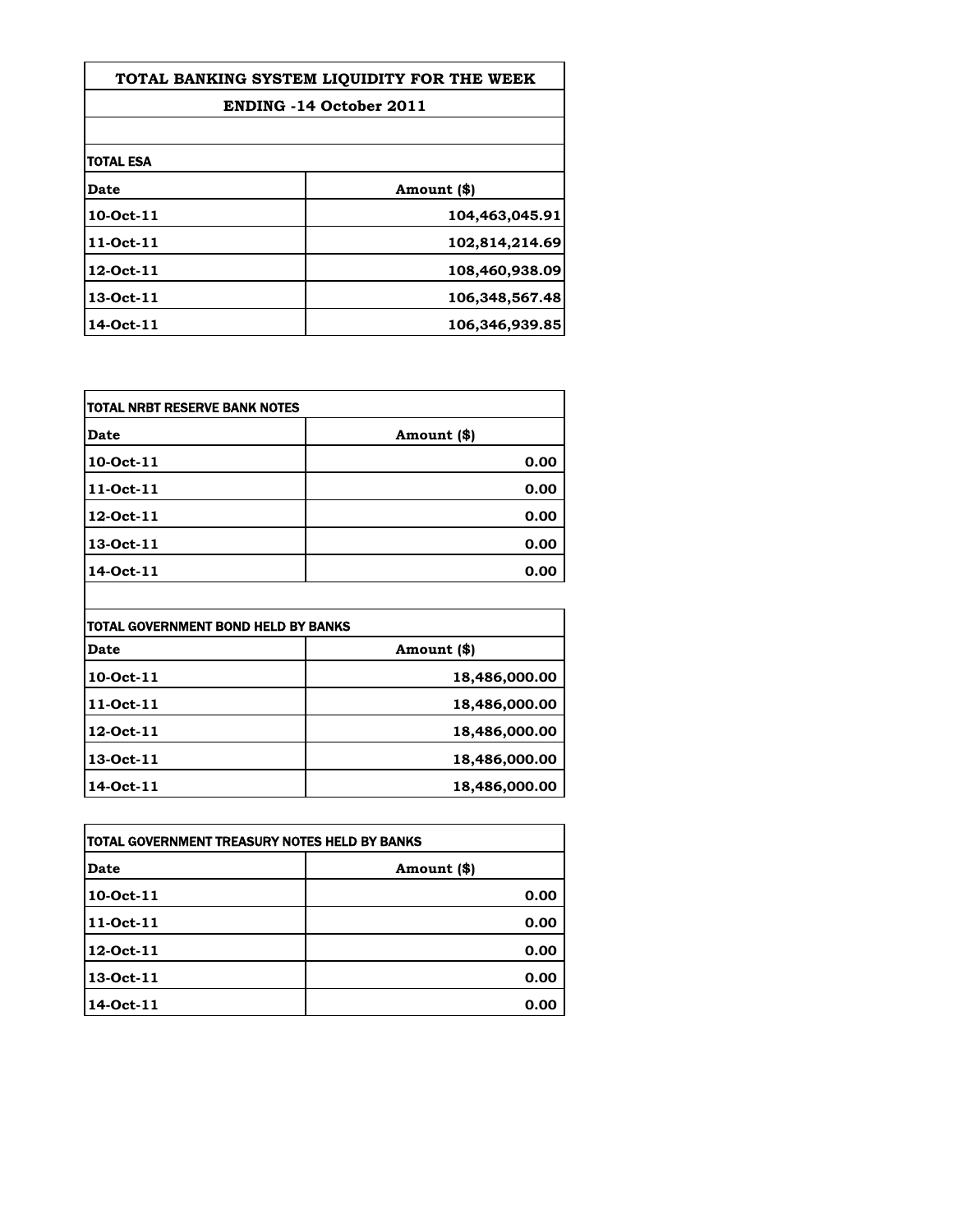| TOTAL BANKING SYSTEM LIOUIDITY FOR THE WEEK |                                |
|---------------------------------------------|--------------------------------|
|                                             | <b>ENDING -21 October 2011</b> |
|                                             |                                |
| itotal ESA                                  |                                |
| Date                                        | Amount (\$)                    |
| 17-Oct-11                                   | 106,379,058.91                 |
| <b>18-Oct-11</b>                            | 106,657,279.96                 |
| 19-Oct-11                                   | 106,258,782.14                 |
| 20-Oct-11                                   | 105,560,864.39                 |
| 21-Oct-11                                   | 105,553,164.39                 |

| TOTAL NRBT RESERVE BANK NOTES |             |
|-------------------------------|-------------|
| <b>Date</b>                   | Amount (\$) |
| 17-Oct-11                     | 0.00        |
| 18-Oct-11                     | 0.00        |
| 19-Oct-11                     | 0.00        |
| 20-Oct-11                     | 0.00        |
| 21-Oct-11                     | 0.00        |

| TOTAL GOVERNMENT BOND HELD BY BANKS |               |
|-------------------------------------|---------------|
| <b>Date</b>                         | Amount (\$)   |
| 17-Oct-11                           | 18,486,000.00 |
| 18-Oct-11                           | 18,486,000.00 |
| 19-Oct-11                           | 18,486,000.00 |
| 20-Oct-11                           | 18,486,000.00 |
| 21-Oct-11                           | 18,486,000.00 |

 $\overline{\phantom{a}}$ 

| itotal Government Treasury Notes Held by Banks |             |
|------------------------------------------------|-------------|
| Date                                           | Amount (\$) |
| 17-Oct-11                                      | 0.00        |
| 18-Oct-11                                      | 0.00        |
| 19-Oct-11                                      | 0.00        |
| 20-Oct-11                                      | 0.00        |
| 21-Oct-11                                      | 0.00        |